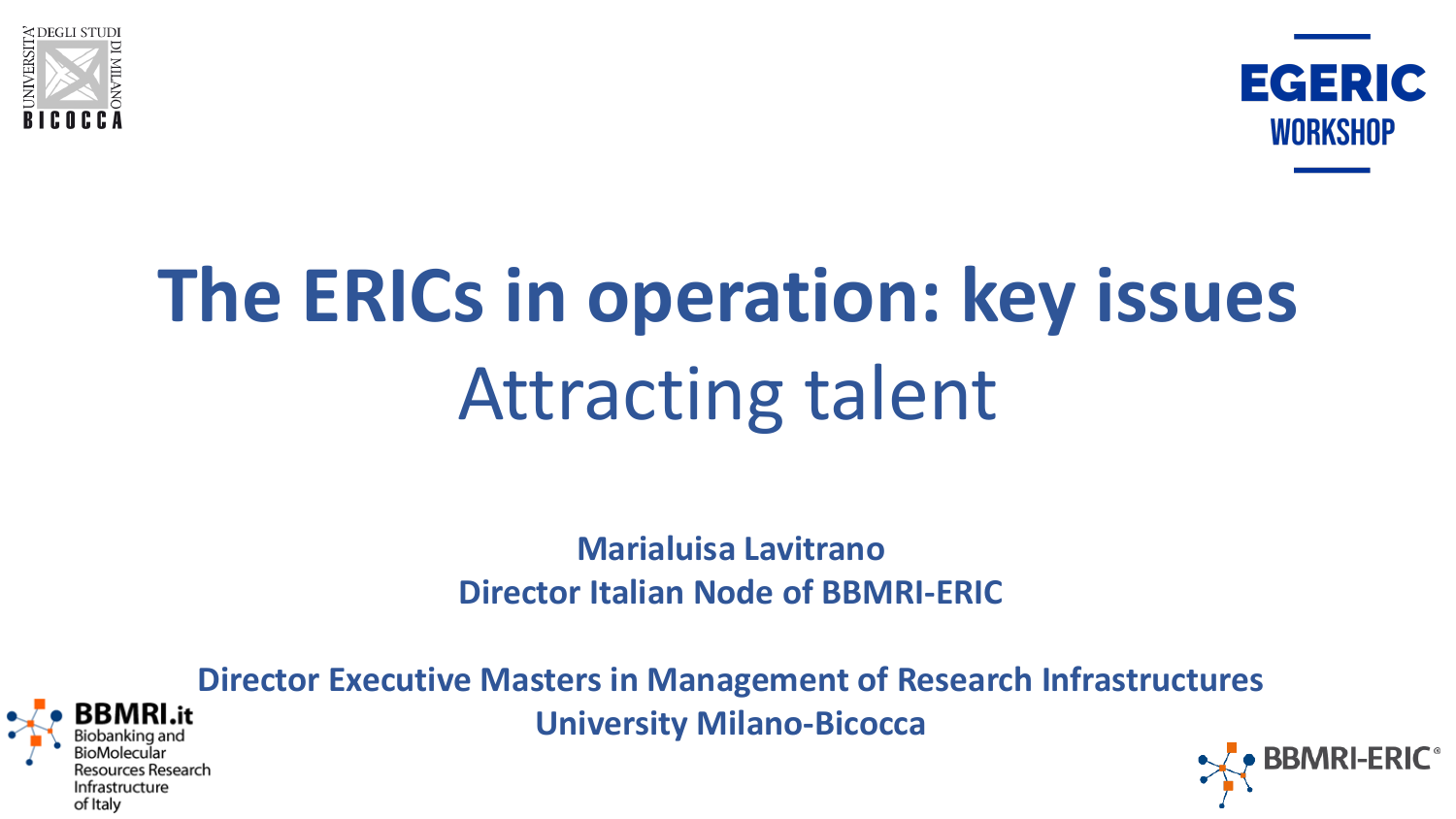

### **Why is it important to attracting talent?**



**Research Infrastructures** are a vital element for the realization of the **European Union as a knowledge-based society**. RI are at the core of the **Open Science and Open Innovation** strategy and a major factor in its success being standing pillars for excellence in science.

**The EU and Member States invested a** significant budget in the development of Research Infrastructure. **Questions about how to organize, maintain, manage and finance them have become a major topic.**

The introduction of the **ERIC legal** instrument in 2009 has helped especially the distributed RI to find an adequate solution for their distributed nature of linking many smaller RIs (often Core Facilities within research performing organisations) into a structured organization. At the same time this has created additional management and governance issues.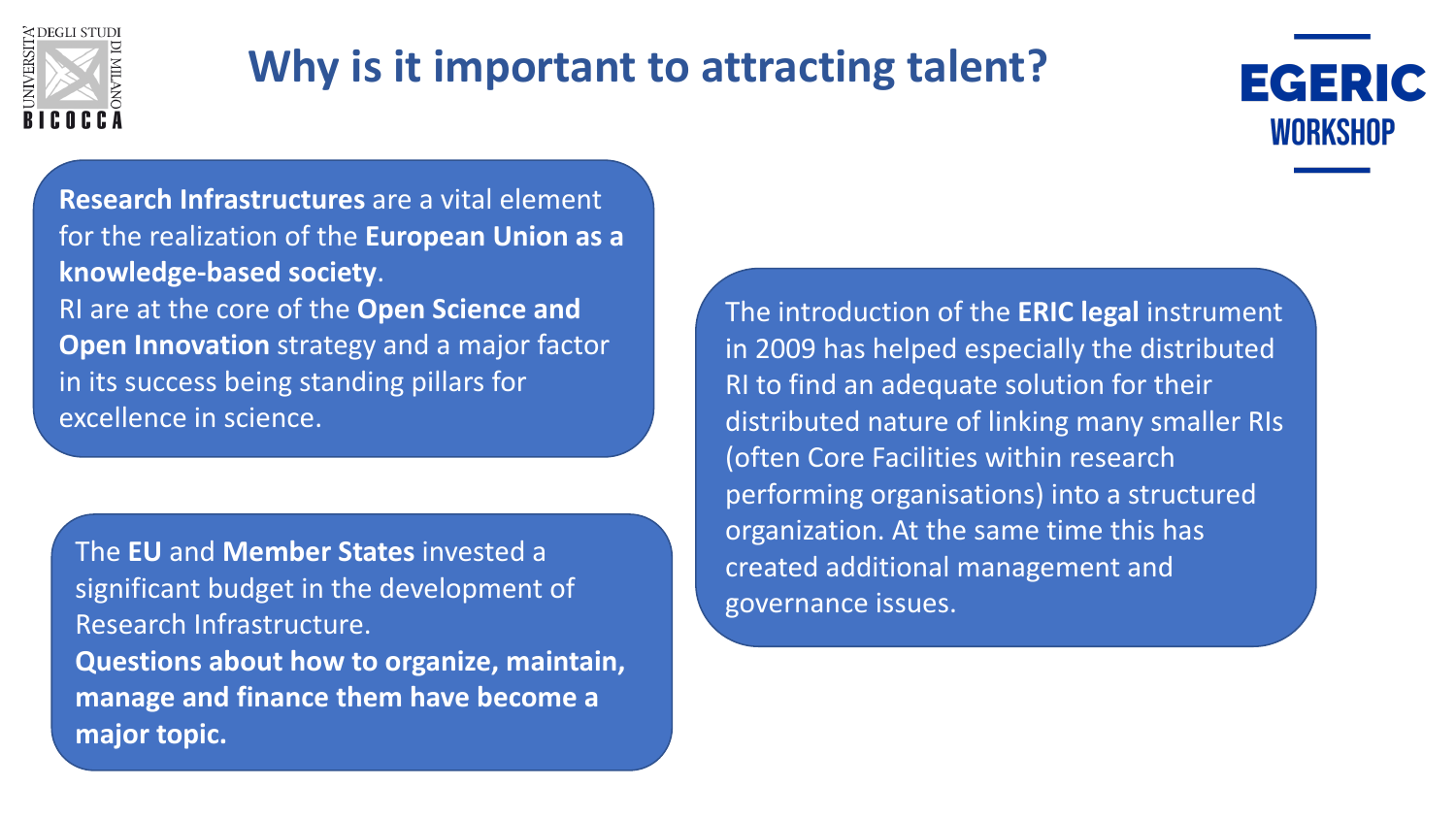

### **Why is it important to attracting talent?**



The **management** of Research Infrastructures has become a **central issue** to ensure an efficient interface with stakeholders as well as funding and political institutions.

### **RI** are complex organizations **Managers and operators require a distinct set of competencies** to deal with issues such as multinational operations, transnational access and data flow, different social security systems, different cultures, different legal systems etc.

'Employers and/or funders should ensure that all researchers at any stage of *their career are given the opportunity for professional* development and for improving their employability through access to *measures for the continuing development of skills and competencies."* 

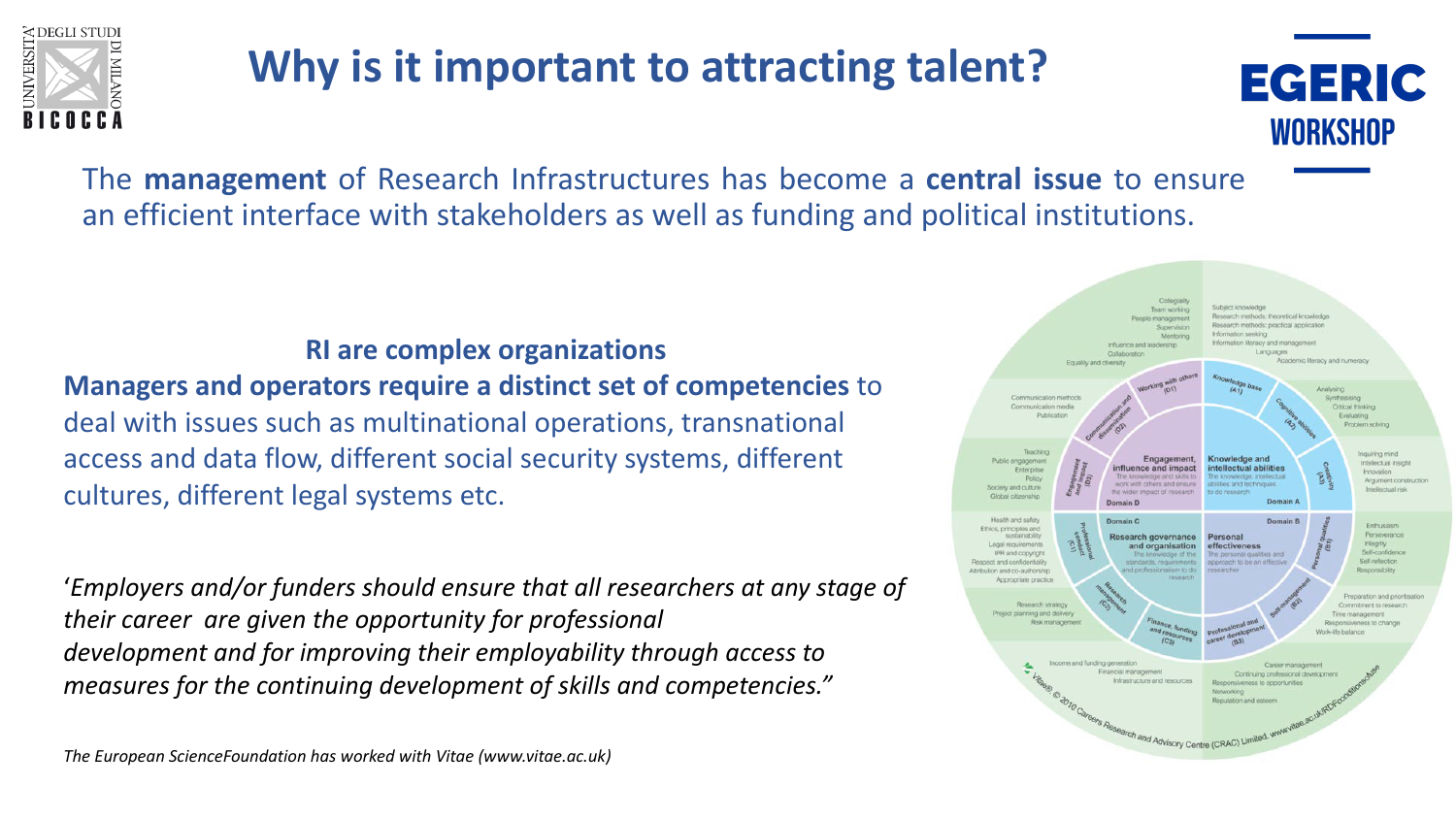

### **Why is it important to attracting talent?**



**Managers of research infrastructures** must have a scientific understanding, be part of the scientific user community and at the same time **balance the scientific needs and the technical possibilities with the management skills** necessary for the operation of large, expensive facilities and the diplomatic skills required to engage with and define agreements between a large number of international actors.

Relationship between quality of talent and performance

**Productivity gap between average performers and high performers,** by job complexity, %



In highly complex organizations high performers are an astounding 800% more productive

Source McKinsey global survey: "war for talents"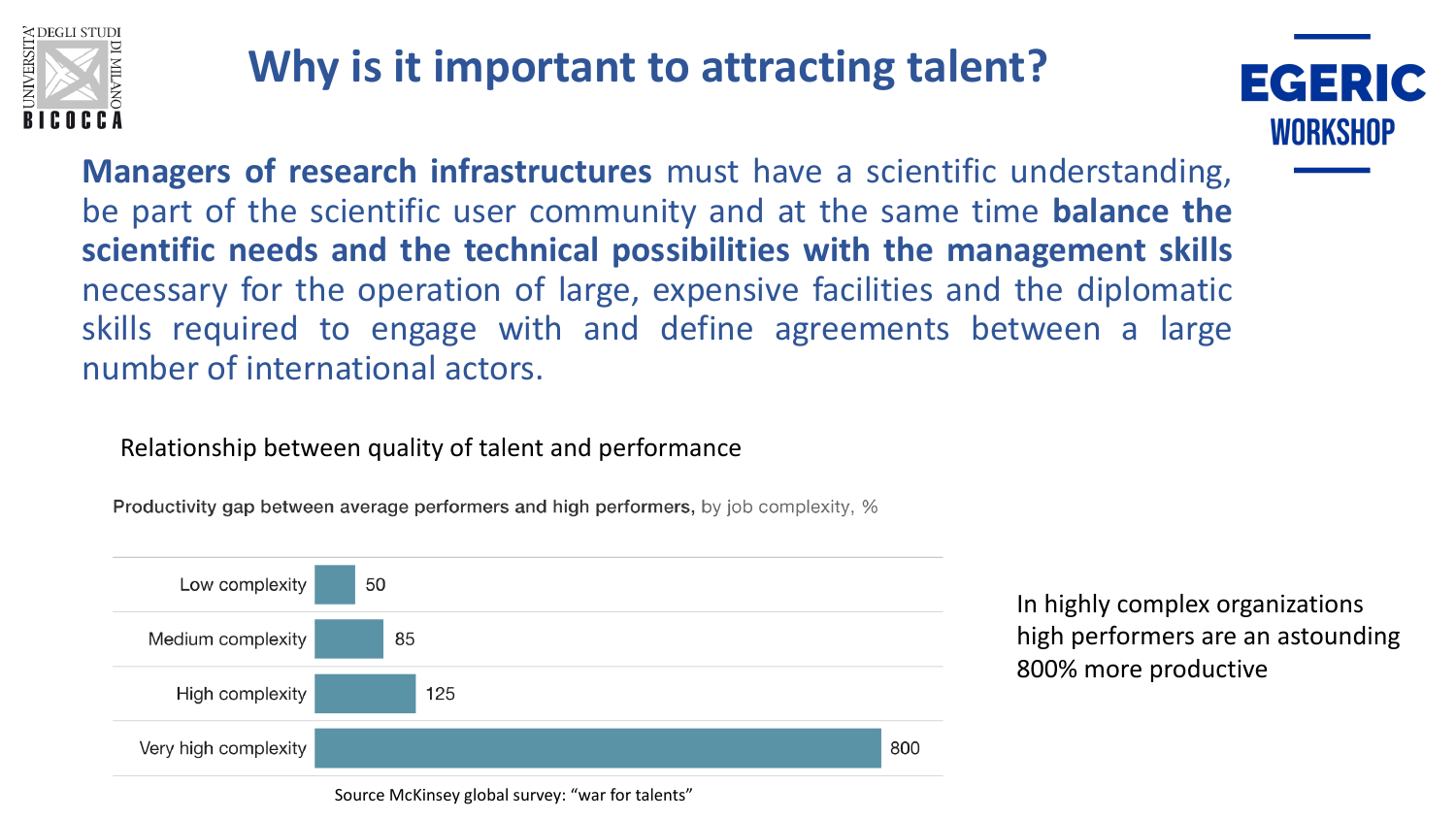

### **Employee value proposition**



**What employees get for what they give.** 

"**Gives**" come in many flavors—time, effort, experience, expertiese, ideas. 

"**Gets**" include tangible rewards, the experience of working in a RI, the way its leadership helps employees, and the substance of the work

**If the employee value proposition is truly strong, RI will attract and retain the best talent.**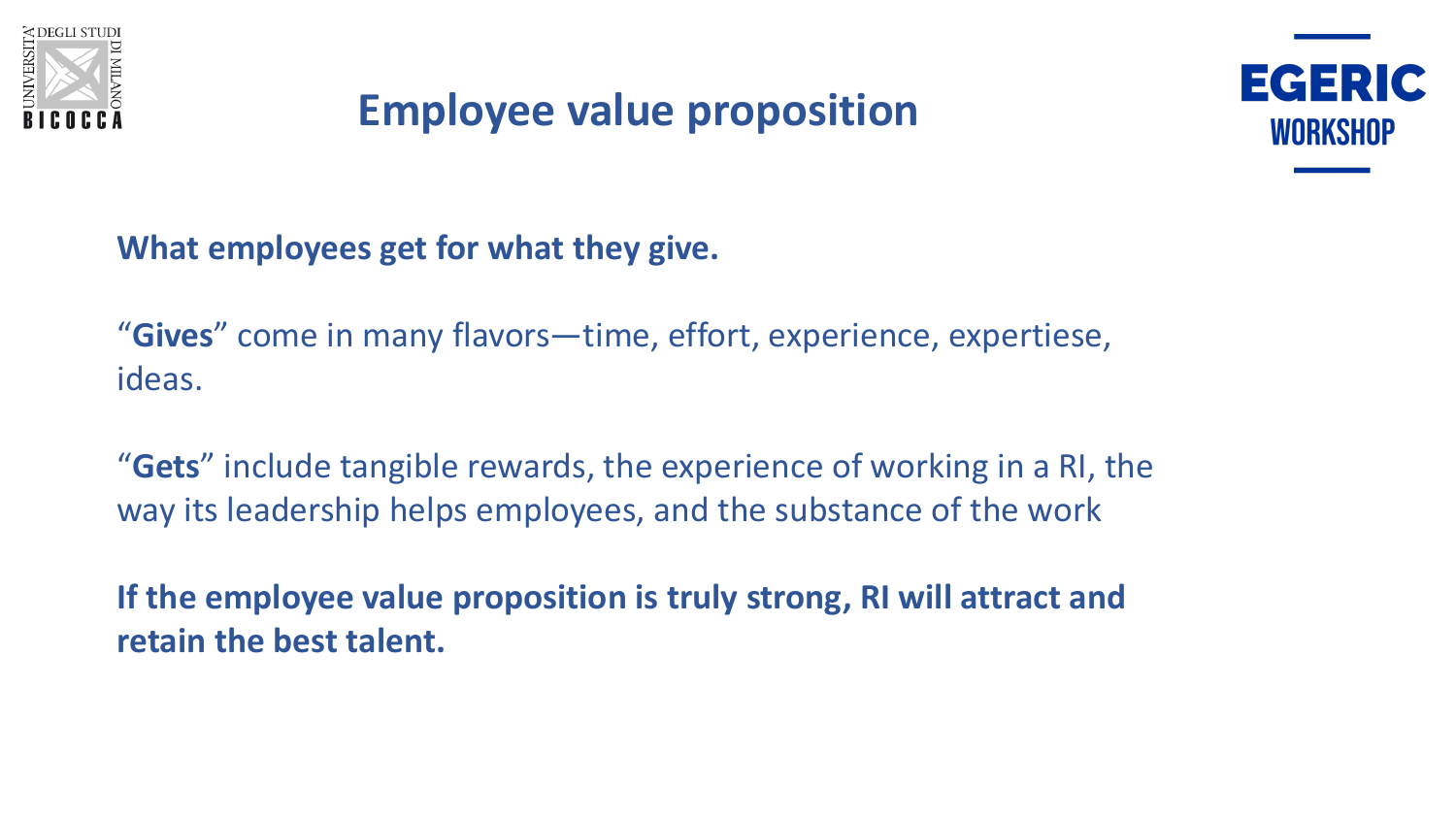

### **Attracting talent**



#### **The MEMBER STATES**

#### Employment and Crossborder:

**Need to have common legal framework for employment**

#### **The EUROPEAN COMMISSION**

EEA outlook: need to have common regulations concerning employment: difference between hosting an ERIC vs. a node

#### **The SUSTAINABILTY**

Avoid fragmentation of training initiatives

#### **The MANAGEMENT**

Management role in the curricula : Need for specific training for managers and operators of RIs New topics and skills to be included in the education curricula

#### **RI & NODES Attract Talent:**

Provide career path for people who are involved in ERICs.

Need for specific training for managers and operators of RIs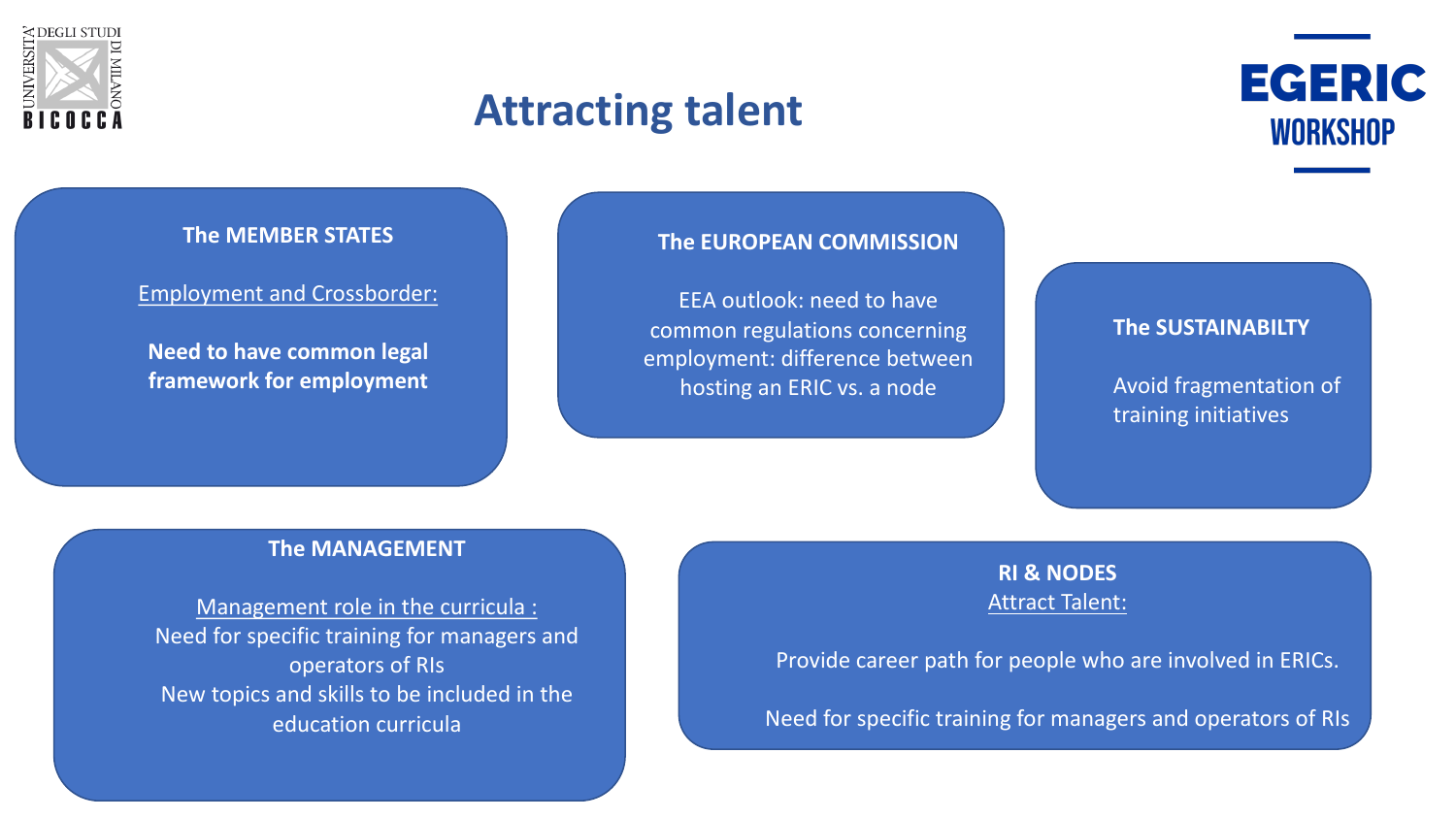

## **Attracting talent: what to do**



- to support RI to prepare the next generation of leaders of RI and empower their current staff
- to develop life-long management education specialised to tackle the specific challenges of RI
- to address their special multi-disciplinary training needs at the appropriate level
- to avoid fragmentation of training initiatives and to develop a sustainable business model for management training of middle and top level scientists in charge of management positions within the RIs.
- About **300k€/project** on average are devoted to **training activities**, but this results in a scattered and fragmented **training context**
- The current educational and training programmes offered by Universities and Business Schools do not tackle the specific needs of RI and CFs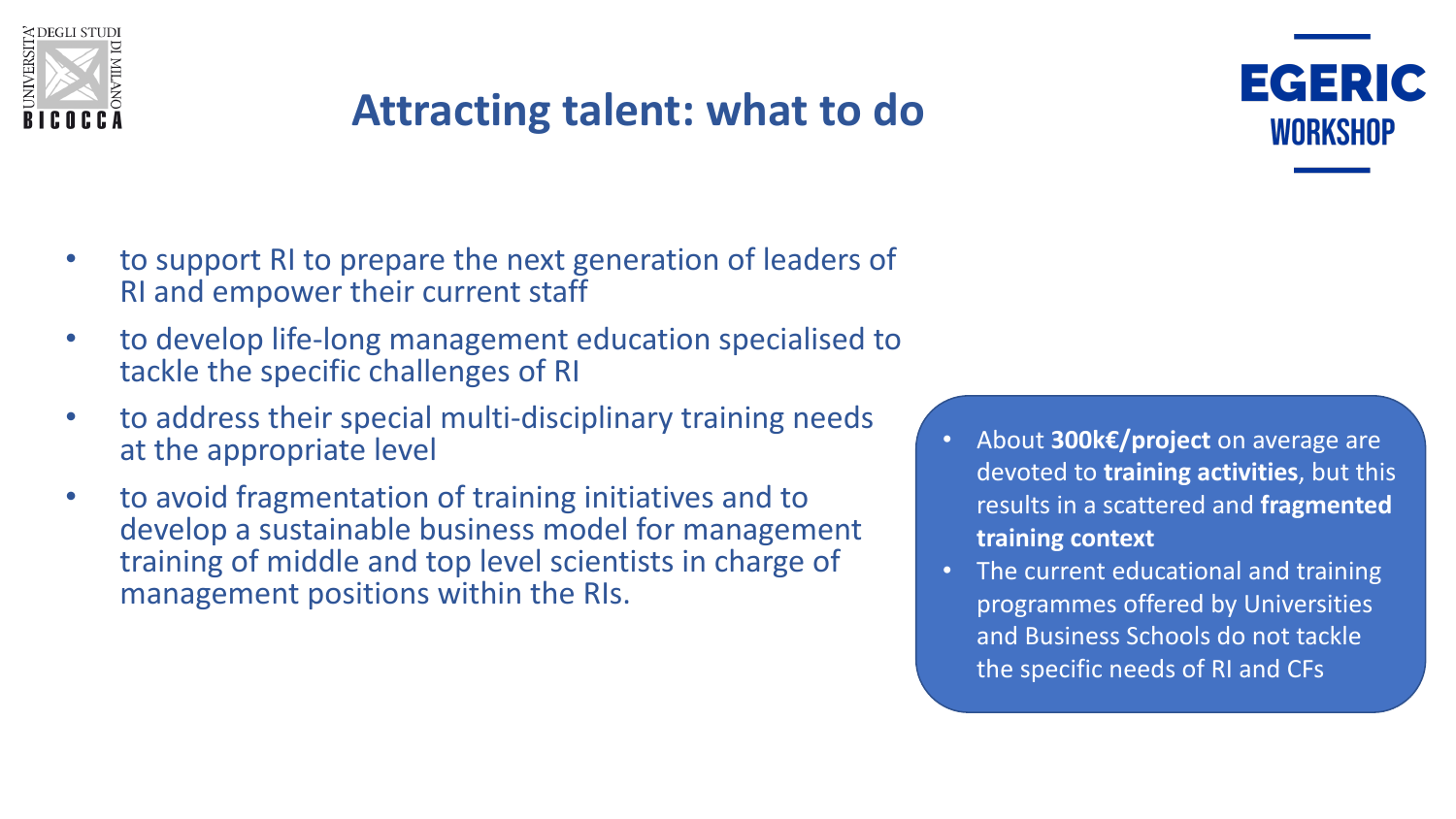



### • **STRENGTHENING THE HUMAN CAPITAL OF RESEARCH INFRASTRUCTURES**

- Call name: Support to policy and international cooperation. INFRASUPP-02-2020
- Project Title: RItrainPlus #101008503
- Project Coordinator: Marialuisa Lavitrano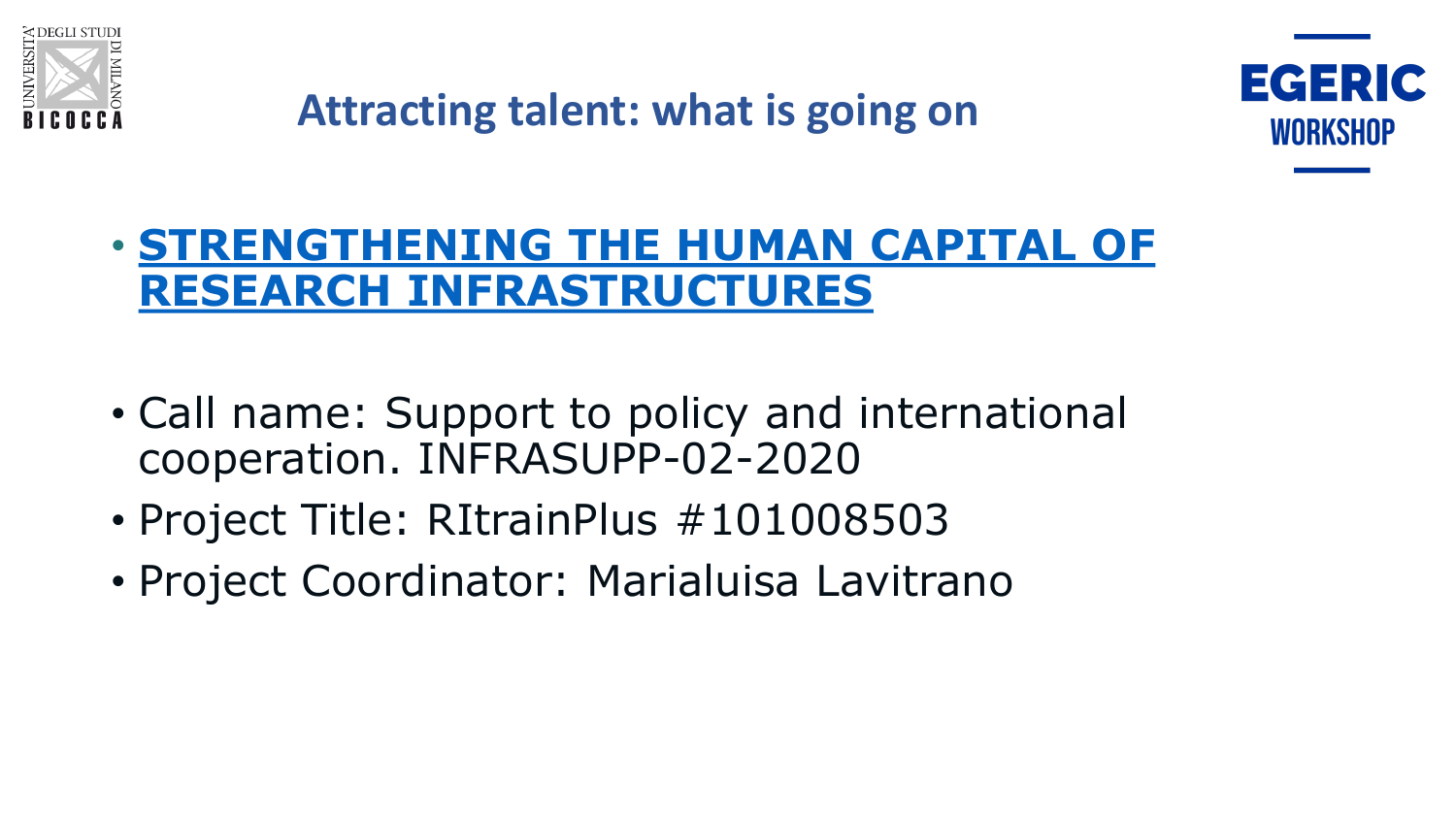

### **Attracting talent: what is going on** *RItrain Plus*





**RItrainPlus** project is built on the experience gained in **RAMIRI** and **RItrain** projects and **goes further** with the aim of designing a training programme to strengthen knowledge and competencies not only for professionals currently working in RIs but also to prepare the future generations of managers and operators and to **pave the way for a career path**.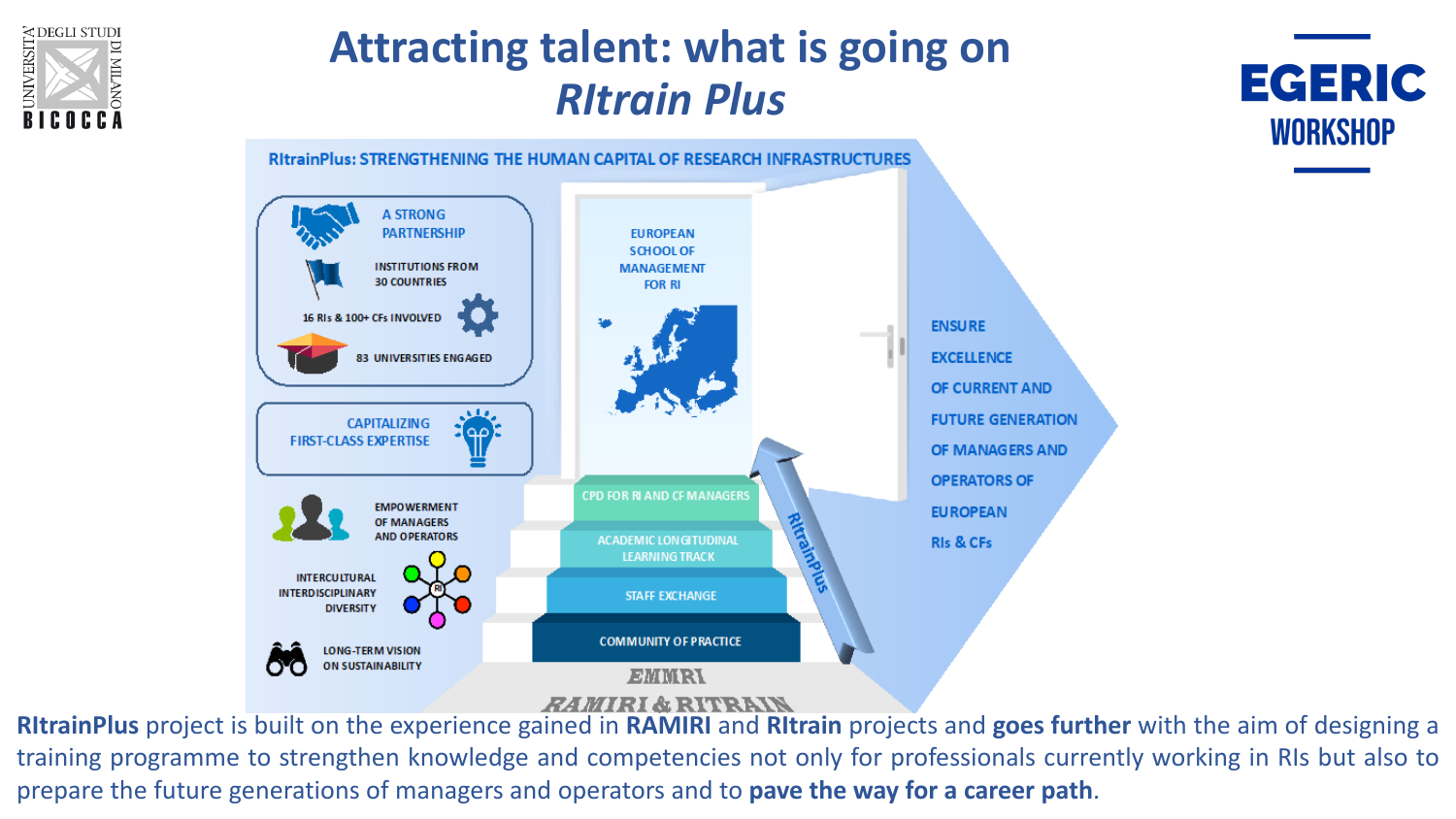

**Attracting talent: what is going on** *RItrain Plus objectives*



Establish a European School for Management of Research Infrastructures

Capable of addressing **specialized training courses** and workshops to meet the needs for professional skills on issues related to **governance**, management, organisation, financial, data management, ethical and regulatory issues, socio-economic impact analysis, and **internationalization** of Research Infrastructures.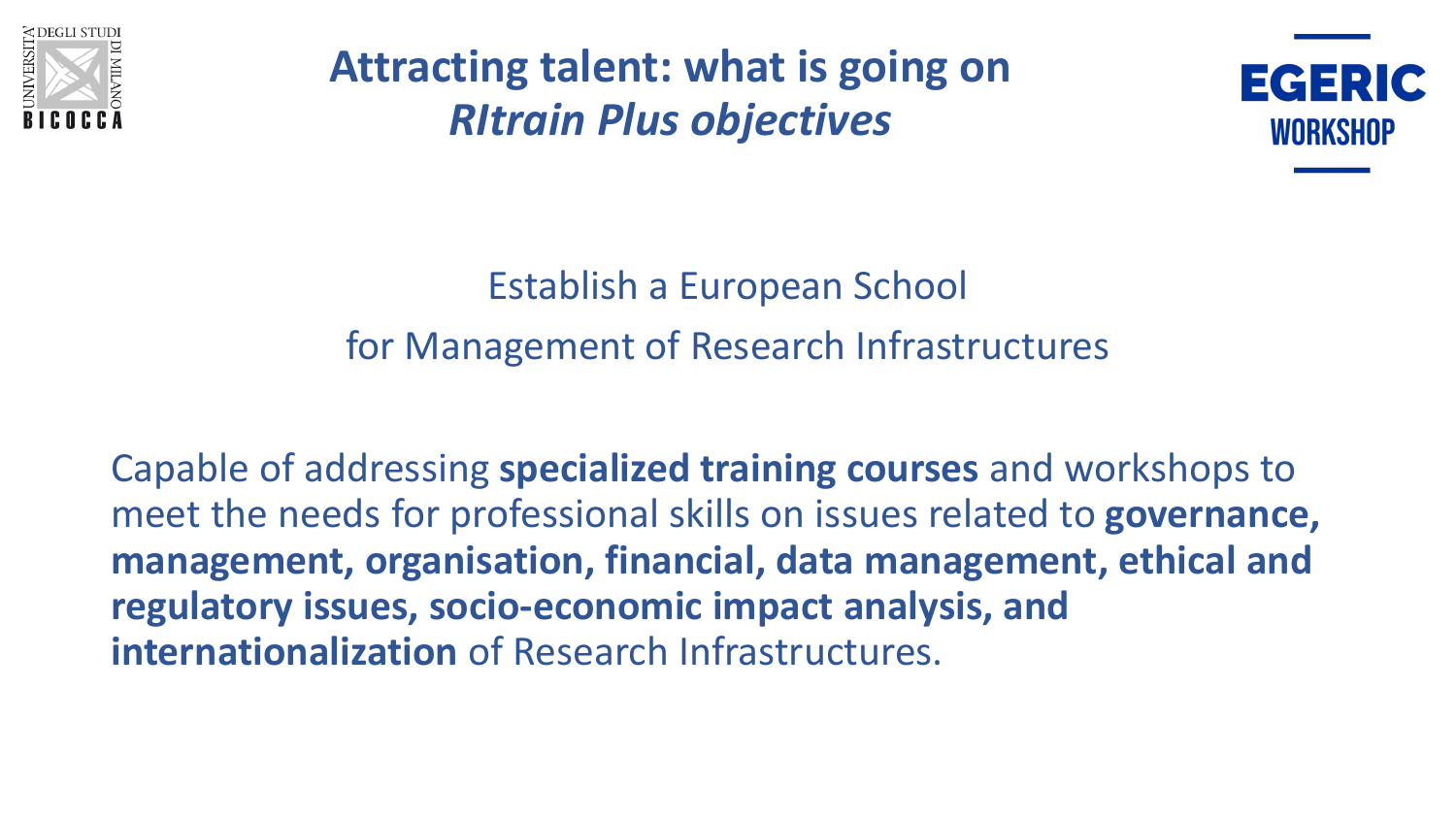



# **The European School is a dedicated organisation for sustainable training**

- Design and disseminate specific Learning Activities in academic tracks (from **BA to PhD** level)
- Deploy **executive post-graduate courses**
- Develop ad hoc curricula and training materials
- Foster staff exchange
- Establish a **Community of Practice**, to promote existing excellence and experience, and share knowledge.